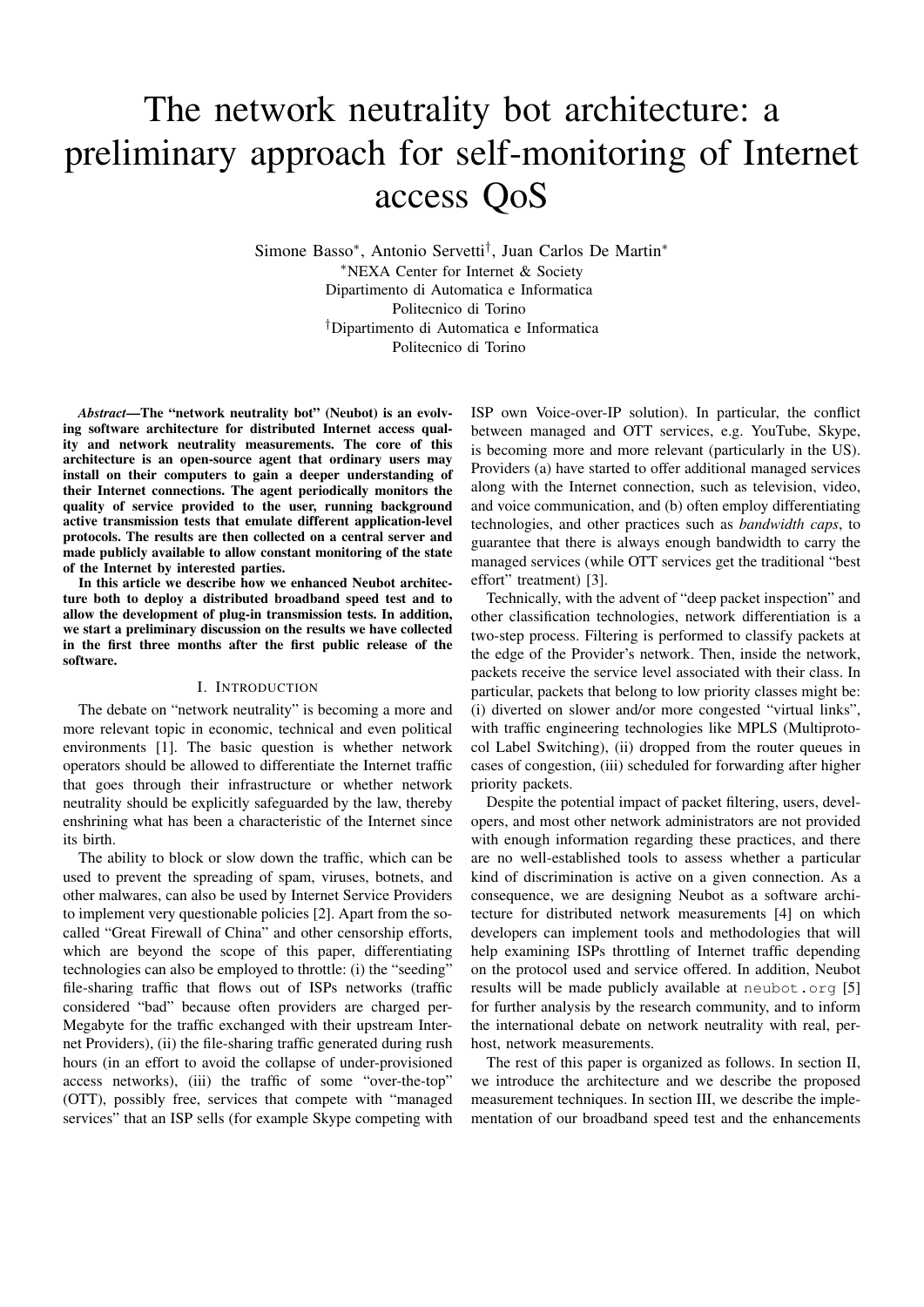that allow plug-in transmission tests. In section IV, we start a preliminary discussion of the collected results. In section V, we compare Neubot with related work. Finally, conclusions are drawn in section VI.

# II. ARCHITECTURE

The architecture of Neubot consists of an *agent* that volunteer end-users shall install on their computers, and a set of servers. There is a *master server*, master.neubot.org, that coordinates the tests and collects the results. And there are *test servers* that implement one or more transmission tests.

The agent runs in background. Under Linux, BSD, and other Unixes the agent is started at boot time, becomes a daemon, and drops root privileges, running on behalf of the restricted user \_neubot. Under Windows the agent is started when a user logs in, and runs in the context of her session.

The agent listens on port 9774 of the local host and implements a *JSON API*. The user can control the agent using a *web user interface*, based on this API, that also allows to review recent results. Given the flexibility of the JSON API, other interfaces are possible.

The agent automatically performs a set of transmission tests between the Neubot computer and one or more test servers (client-server mode), and between the Neubot computer and other Neubots (peer-to-peer mode). Periodically, test results are archived, sending them back to the master server.

#### *A. Client-server test description*

The diagram in Fig. 1 shows the sequence diagram and components involved in a generic test. The *Database* and *Coordinator* components are installed on the master server. In the case of a client-server test, the *TestNegotiator* and *Test-Provider* are installed on a test server. Note that it's possible for the master server and the test server to be the same physical (or virtual) machine, for simplicity and maintainability. Each component plays a well-defined role, as explained below.

The Coordinator keeps track of all the available test servers and *test peers* – i.e. agents running in peer to peer mode and accepting connections, as explained in section II-B – and *binds* an agent that wants to perform a test with the test server (or test peer) implementing such test.

The TestNegotiator assigns a temporary unique identifier to each connecting agent that wants to perform a transmission test, and *manages* the queue of incoming tests, to make sure that tests are always well provisioned. At the end of the test, the TestNegotiator collects and stores the test results on the local database.

The TestProvider is the component that uses a given protocol to implement a certain transmission test to estimate selected characteristics of the network between the agent and the TestProvider itself. Note that we present the TestNegotiator and the TestProvider separately, because they are different components, but, in the current source tree, they are always implemented together, for the sake of simplicity.

The Database is the component that collects all the results of all the tests that have been performed. This could either be a single server or, possibly, a set of distributed servers.



Fig. 1. Sequence diagram of a generic test.

At the beginning, the Coordinator knows in advance a list of well-known test servers. So, when an agent connects (1) to get the address of a test server, the Connector could return a list of one or more addresses. The fact that the Coordinator populates the list of tests allows for very flexible probing, because different tests could be returned depending on the circumstances.

Given the address of a TestNegotiator, the agent negotiates the permission to perform the test (2a), possibly proposing certain test parameters. The negotiator assigns the agent a random and unique identifier, informs the agent on its position in queue, and possibly returns the negotiated parameters. When the TestProvider load allows to unblock the client (2b), the TestNegotiator informs the client that now it can perform the transmission test, and starts a per-test timer. If such timer expires, the negotiator assumes that the test is taking too long, possibly because the agent computer was shut down, and the temporary unique identifier is removed from the white  $list^1$ .

Then there is the transmission test between the agent and the TestProvider (3). The measured performance metrics depends on the target protocol, but always include the hosting computer load, i.e. network, CPU, and memory usage. An HTTP test inspired by Speedtest.net test [6] is already implemented. We are working on a BitTorrent test inspired by Glasnost [7]. Other target protocols include RTP, the IETF Real-Time Transport Protocol, used by many Internet-based multimedia applications, and Skype's proprietary peer-to-peer Voice-over-IP protocol.

Once the test is completed, the agent uploads the results (4) to the TestNegotiator. The latter, in turn, stops the per-client timer and saves results in the local database. When a significant batch of results has been collected, the TestNegotiator will upload it upstream to the master Database (5).

Finally, the agent goes idle for a long amount of time (at least fifteen minutes) before repeating again the procedure explained above.

#### *B. Peer-to-peer test description*

In future, it will be possible for Neubot agents to listen for incoming connections and implement the "server side"

<sup>1</sup>Of course, the TestProvider aborts the connection if the connecting agent is not in the white list.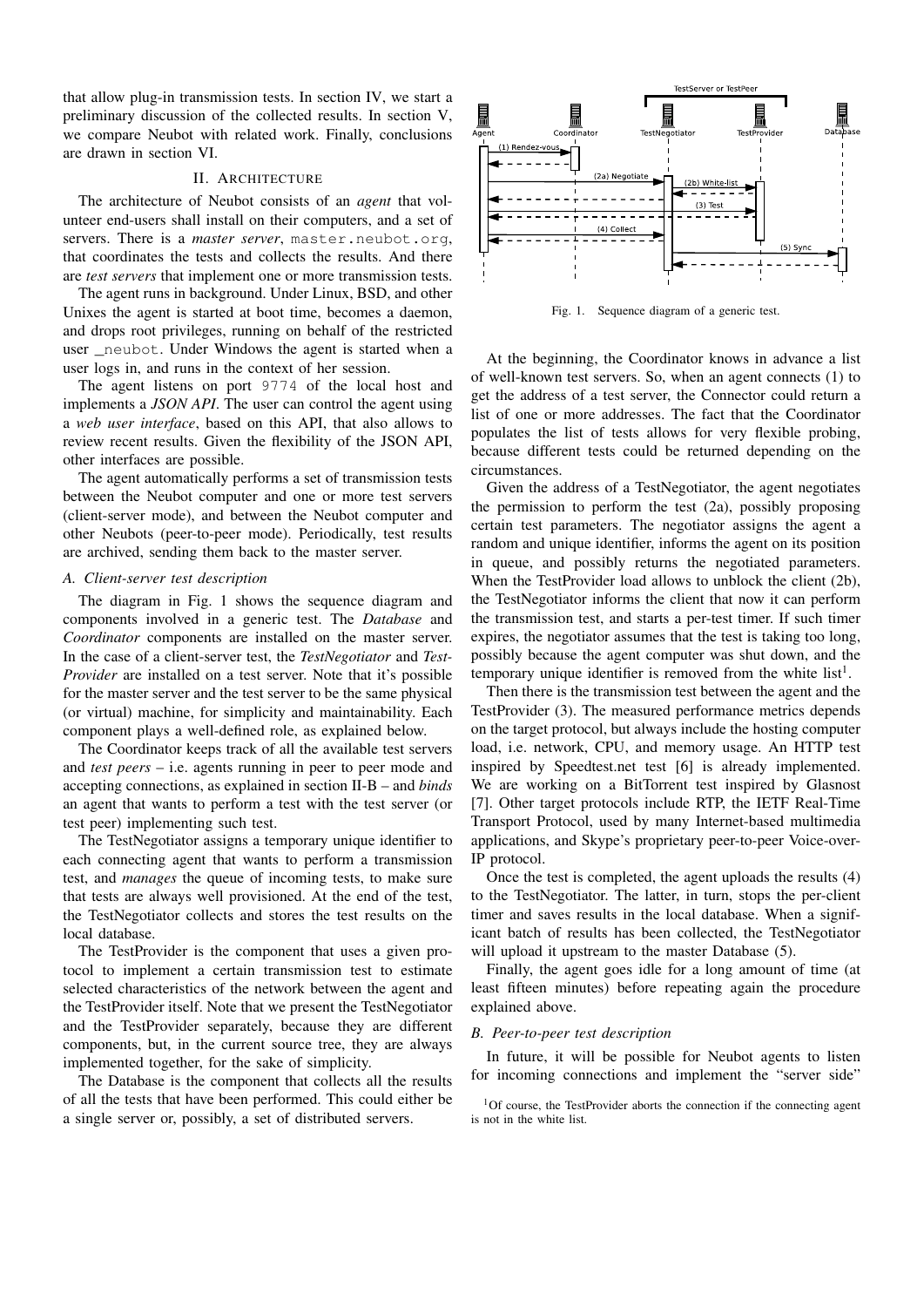of a test, i.e. the TestNegotiator and the TestProvider. The difference is that, when an agent performs the rendezvous (1), it registers with the Coordinator as a *listener* rather than as a *connector* for a given protocol. The Coordinator would then check whether the agent is not firewalled, and, if the check succeeds, it will add the agent Internet address to its list of available test negotiators and providers. The remainder of the procedure is exactly as in the client-server test, with the notable difference that now the connecting agent connects to another agent and not to an ad-hoc test server.

# III. IMPLEMENTATION

In this section we provide more details regarding Neubot modules, discuss briefly how the implemented tests works, and describe the deployment of Neubot. This discussion builds on the more generic explanation of the required modules, available in our previous work [8].

#### *A. Modules*

Neubot consists of: (i) an executable *startup script*, written in Python, or, under Windows, a PE/COFF executable, frozen using py2exe [9]; (ii) a *library of modules*, written for Python 2.5-2.7, implementing the agent and the server; (iii) a *web user interface* written in Javascript using jQuery [10]; and (iv) a *Gtk+ status icon* written in PyGtk [11], available under GNU/Linux, and other Unixes.

The design of Neubot is module oriented. Most Neubot modules export a function, named main, that parses command line options and implements some behavior. The startup script acts like a switch. It maps the first command line option to the related module and then dispatches the control to this module. So, depending on the first command line option, the startup script might start the Neubot agent in background, run a background process that hosts any of the server side components described in section II-A, run a given test from command line, open the web user interface in the default browser, or show the status icon in the notification area.

New tests could be added as plugins. For example, the diagram in Fig. 2 shows the dependencies of a new hypothetical transmission test named *proto*. These dependencies are: (i) the *protocol stream*, on top of Neubot generic stream module; (ii) the *protocol test* itself, depending on the marshal module as well as on (i); (iii) a set of *javascript protocol helpers* for the web user interface to represent the results and manage the test parameters.

The *http stream* module, used to implement the transmission test described in section III-B, is also employed to send the "Neubot to Neubot" messages that implement the *rendezvous*, *negotiate*, and *collect* transactions described in section II-A. Such messages are encoded in (and decoded from) either JSON or XML using the services provided by the marshal module.

We now describe in detail the streams, marshal, and libneubot.js modules of the Neubot library.



Fig. 2. This figure shows the dependencies of a new hypothetical transmission test module named *proto*.

*1) Streams:* This module is built on-top of "asynchronous event-based I/O", implemented using select(). We use this I/O strategy because it allows to handle multiple concurrent small XML or JSON "Neubot to Neubot" messages without consuming too much resources and because it enables better performances. In particular, there is little overhead in receiving many small messages – we don't need to spawn extra processes or threads, or manage thread pools – and the process should never block waiting for I/O to complete.

This module provides consumer modules several facilities, such as support for: scrambling messages using the RC4 implementation provided by PyCrypto [12]; full encryption and authentication using the Secure Socket Layer API available since Python 2.6 [13]; support for enabling "time to connect" and throughput measurements, eventually creating groups of connections.

In addition, this module enforces a strict event model for implementing protocols on top of the generic stream. Such a model is inspired by the "protocol" model of Twisted [14] and, to some extent, by the "handler" model of BitTorrent mainline [15]. This simplifies the task of writing new transmission tests for Neubot.

*2) Marshal:* The marshal module provides mechanisms to marshal and unmarshal *simple classes*, i.e. classes that contains just *simple types* – integers, (unicode) strings, floating point numbers – as well as vector and/or dictionaries of simple types. This is almost automatic with simplejson [16], while for XML we have written wrappers around Python Document Object Model (DOM) that perform this task.

This module also implements helper code to generate the queries to create per-test tables and to save data, given both the name of the table and a prototype of the object that should be saved into the table. This simplifies the task of writing new transmission tests for Neubot.

*3) libneubot.js:* This module is a collection of helpers and wrappers to retrieve data using the "Neubot web api", i.e. the JSON-based API to query the local Neubot daemon from the web interface, or from other clients, such as the Gtk+ status icon.

#### *B. Speedtest*

This transmission test is inspired by the online test available at Speedtest.net [6]. Here we don't describe the *negotiate* and *collect* transactions, because they have already been described in section II-A, and we just focus on the test.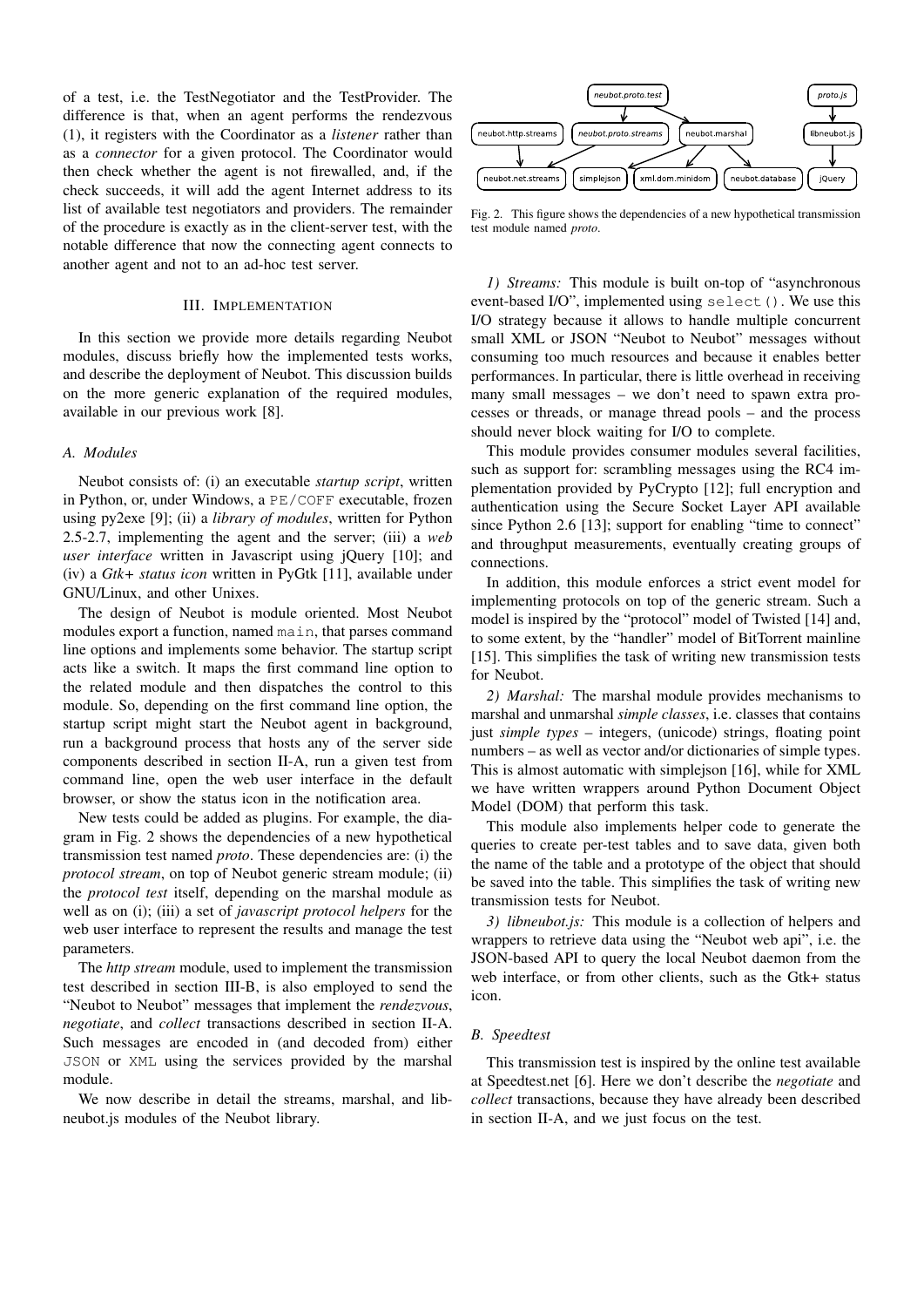This test employs two connections to increase throughput with moderately congested *long fat networks*. We decided to use two connections even if in literature it's common to suggest to use four connections (see Tierney [17]) because our goal is not to maximize the throughput at the expense of other connections but rather to get an estimate of the available bandwidth.

We are now going to discuss the three steps that compose this test: the evaluation of the round-trip time latency, and the estimation of the bandwidth available in the downstream and upstream paths.

*1) Latency:* The first step consists in the evaluation of the round-trip time (RTT) latency between the Neubot agent and the server. We implement two techniques to do that: (i) "time to connect" that estimates the round-trip time using the time required for connect() to complete; and (ii) "short HTTP transaction" that estimates the RTT using the time elapsed between sending a small HEAD request, and receiving the response – which, per RFC2616 [18], should consist of headers only. The former technique collects a sample per connection, while the latter allows to collect an arbitrary number of samples per connection. The former technique should yield a better estimate because it has no application-level overhead, given that the three-way handshake is entirely performed by the operating system kernel.

*2) Download:* The second step consists in the estimation of the available downstream bandwidth. To do that, it requests a portion of an huge resource and doubles the portion size until the download takes a significant amount of time<sup>2</sup>. The current implementation gives up when the test takes more than a second to complete – not to disrupt the user experience for too much time. We are refining the code to tune the download interval so that it spans an integral amount of roundtrip times. Another forthcoming enhancement is to auto tune the TCP buffer, given the estimated RTT and the bandwidth we expect, either from guessing or by inspecting the download history. These adjustment should make the test more robust for connections with very high *bandwidth-delay product*.

*3) Upload:* The third step is similar to the second one, but it targets the upstream bandwidth. This step uses POST, doubling the uploaded portion size until it takes more than one second. The content we push upstream is a portion of the data that has been downloaded during step two (the assumption is that the upstream speed will not be greater than the downstream one).

#### *C. Deployment*

We deployed our main test server at Torino-Piemonte Internet eXchange (TOP-IX), the nearest Internet eXchange (IX) to our campus, on a 1 GByte / 2 GHz / 1 core Debian 5.0 virtual machine, attached to a 1 Gbit/s upstream/downstream pipe. We decided to deploy Neubot in the network of an IX in order to minimize the "distance" between the installed Neubot agents and our main server.

The virtual machine at TOP-IX runs a rendezvous and a speedtest server, using two different processes, to allow to reload the list of known speedtest servers without stopping the local speedtest server instance. Indeed, in a couple of cases, we added one more speedtest server, located at Politecnico di Torino, for the purpose of redirecting there half of the traffic, to test experimental algorithms.

# IV. PRELIMINARY RESULTS

In this section we present some preliminary results of the *speedtest* test, extracted from our database that contains tests since October, 3rd 2010 until January, 17th 2011, counting up to 448317 tests and 1115 unique agents.

We focus on download speed because broadband connections are nearly always advertised "up to" a certain download speed. Therefore, we are interested to study the difference between the advertised speed and the measured speed when downloading from a well-known nearby location in the network (in our case, the server at TOP-IX).

We identify a reasonable *goodset* of the collected results, show the distribution of download speed in that set, compute the average speed and compare it with the one reported by Speedtest.net [6] and Youtube [19]. Then, we select a Neubot agent and we show the download speed distribution of the tests performed by such agent. The agent choice is not random. We choose an agent whose results are consistently within the goodset.

In the goodset, we consider only tests where the measured download speed was lower than 20 Mbit/s and the estimated RTT latency<sup>3</sup> was lower than 100 ms. Overall, this goodset includes up to 338615 tests, i.e. 75% of the total number of tests. And the tests in the goodset have been performed by 1035 distinct agent identifiers (94% of the total).

The restriction on the download speed is to single out tests performed from ADSL connections. There were many high speed results due to tests originating from our campus or from TOP-IX, and the best rated download speed for consumer ADSL in Italy is indeed 20 Mbit/s.

The restriction on the RTT latency removes results collected from locations "too far away" from our server at TOP-IX, where the outcomes are less significant, mainly due to high bandwidth-delay product, and possibly due to the presence of cross traffic and congestion.

#### *A. Aggregate download speed distribution*

The plot in Fig. 3 shows the download speed distribution of a *goodset* of the collected results. From the analysis of this data, we clearly see peaks before 1, 2, and 7 Mbit/s, which are common ADSL speeds in Italy.

## *B. Average download speed distribution*

We calculated the average download speed distribution in the goodset, and we compared the average with the one provided by Speedtest.net [6] and Youtube [19]. We do not show the variance because that makes little sense, for results

<sup>2</sup>We use HTTP Range header to implement that.

<sup>&</sup>lt;sup>3</sup>To estimate RTT we use the "short HTTP transaction" method only, because, with certain versions of Neubot, "time to connect" mistakenly takes DNS resolution into account.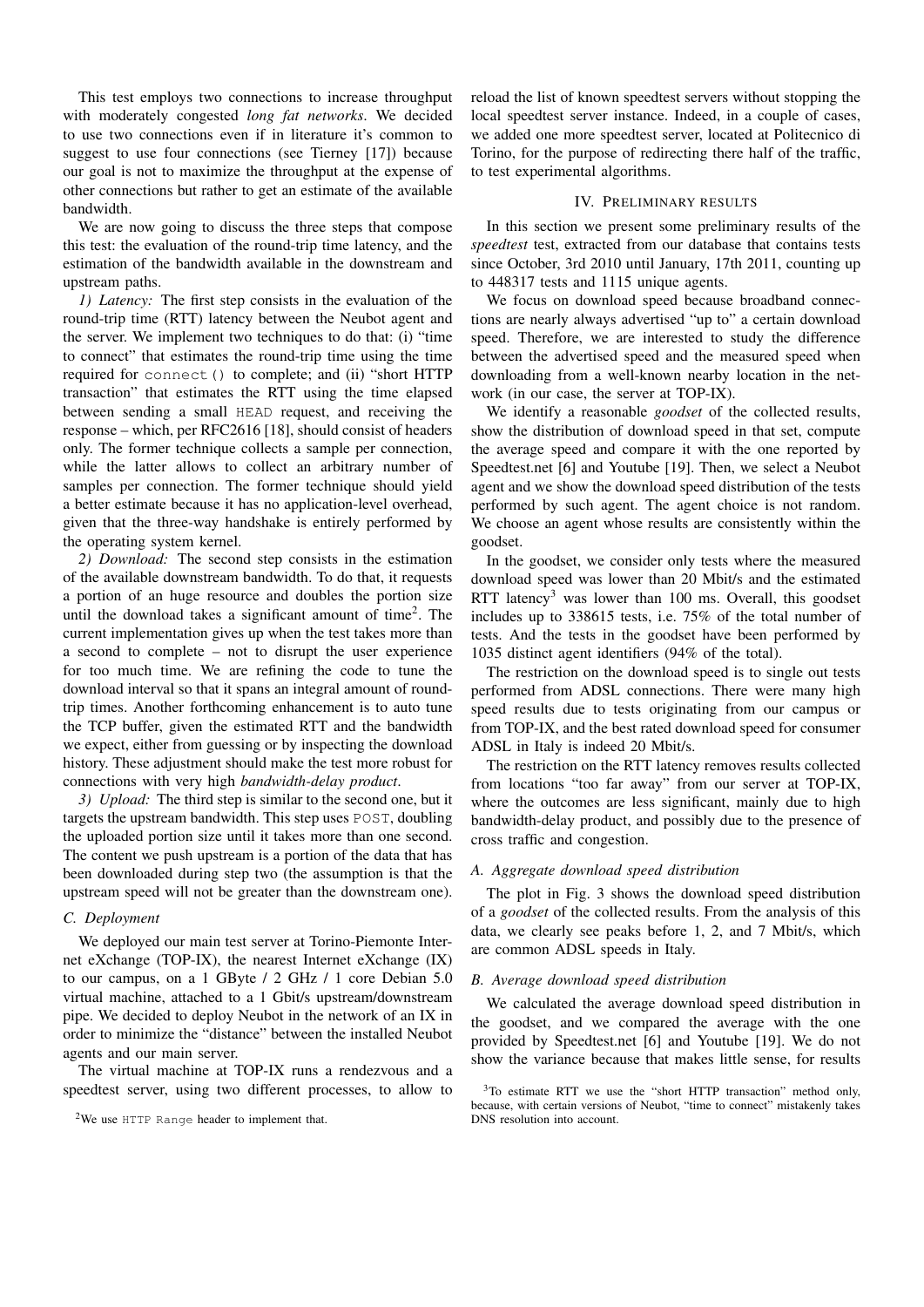

Fig. 3. Aggregate download speed distribution.

collected from different connections with different access speeds.

We compare the goodset average with Speedtest.net's [6] average download speed for Italy. In particular, we pick the average that excludes universities and companies. This is reasonable because we removed very high-speed clients from the goodset and universities and companies often enjoy highspeed connectivity. With respect to Youtube Video Speed History [19], we use the average for Turin rather than the average for Italy because the goodset contains clients "not too far" from Turin, due to the 100 ms RTT restriction.

The results are shown in table I.

# *C. Single-agent download speed distribution*

In this subsection we comment on the distribution of the download speed of a Neubot agent we have selected.

The selected agent's tests consistently fall within the goodset. It has performed 1383 tests and the RTT latency falls 84% of the time within 100 ms. Moreover, it appears the be attached to a 7 Mbit/s ADSL connection. Indeed, a simple whois lookup shows that the IP addresses employed by such agent belong to an Internet Service Provider whose top offer features 7 Mbit/s downstream. Furthermore, the agent's download speed is always lower than 7 Mbit/s.

The diagram in Fig. 4 shows the distribution of the download speeds measured by the selected agent. Note that we extracted the results of this agent from the database, given that each agent is identified by a random UUID. But, since results are also saved locally, in principle the owner of the selected agent could have done the same analysis, accessing the local database and using custom scripts, or, possibly via the Neubot agent's web interface.

Note that most of the results in Fig. 4 are distributed in proximity of 7 Mbit/s, but there are significant spikes near 4 Mbit/s and 1 Mbit/s too (two other common downstream speeds for ADSL in Italy). We are currently investigating the causes of the low speed spikes, and checking whether performing longer tests would yield more stable results.

| Source        | Download speed (Mbit/s) |
|---------------|-------------------------|
| <b>Neubot</b> | 4.58                    |
| Speedtest.net | 4.68                    |
| YouTube       | 3.03                    |

TABLE I AVERAGE RESULTS OF NEUBOT COMPARED WITH AVERAGE RESULTS OF SPEEDTEST.NET IN ITALY AND YOUTUBE VIDEO DOWNLOAD HISTORY FOR TURIN.



Fig. 4. Single-agent download speed distribution.

## V. RELATED WORK

Most of the literature devoted to network neutrality focuses on testing only one specific kind of disruption. For example, Diffprobe tries to infer whether there is protocol-dependent shaping [20]. Worth mentioning also is: (i) Weaver, Sommer, and Paxson's paper, that provides a rich set of heuristics to detect spoofed RST segments and identify, with a certain degree of confidence, the generating device [21]; (ii) the Glasnost project, that provides a user-friendly Java applet that performs a BitTorrent-versus-random-data test trying to detect whether the ISP blocks BitTorrent traffic [7]; (iii) Zhang, Mao, and Zhang's paper, that studies the amount of traffic differentiation in the backbone, employing a protocol-aware traceroute-like tool [22].

Like Neubot, NANO [23] and Grenouille [24] deploy more general approaches that are able to quantify a broad range of network neutrality violations. NANO (Network Access Neutrality Observatory) employs passive measurements. The client continuously monitors user-generated traffic, and periodically sends throughput, round-trip-time, and other general performance metrics to the server, as well as ancillary information including the state of the hosting computer, its geographic location, the browser, and the operating system. Interestingly, the server relies on stratification to cluster the clients in strata where the difference in performance depends only on the fact that different ISPs have employed different policies. Grenouille has an architecture similar to Neubot, but a slightly different goal: to measure ISP backbone congestion. Every